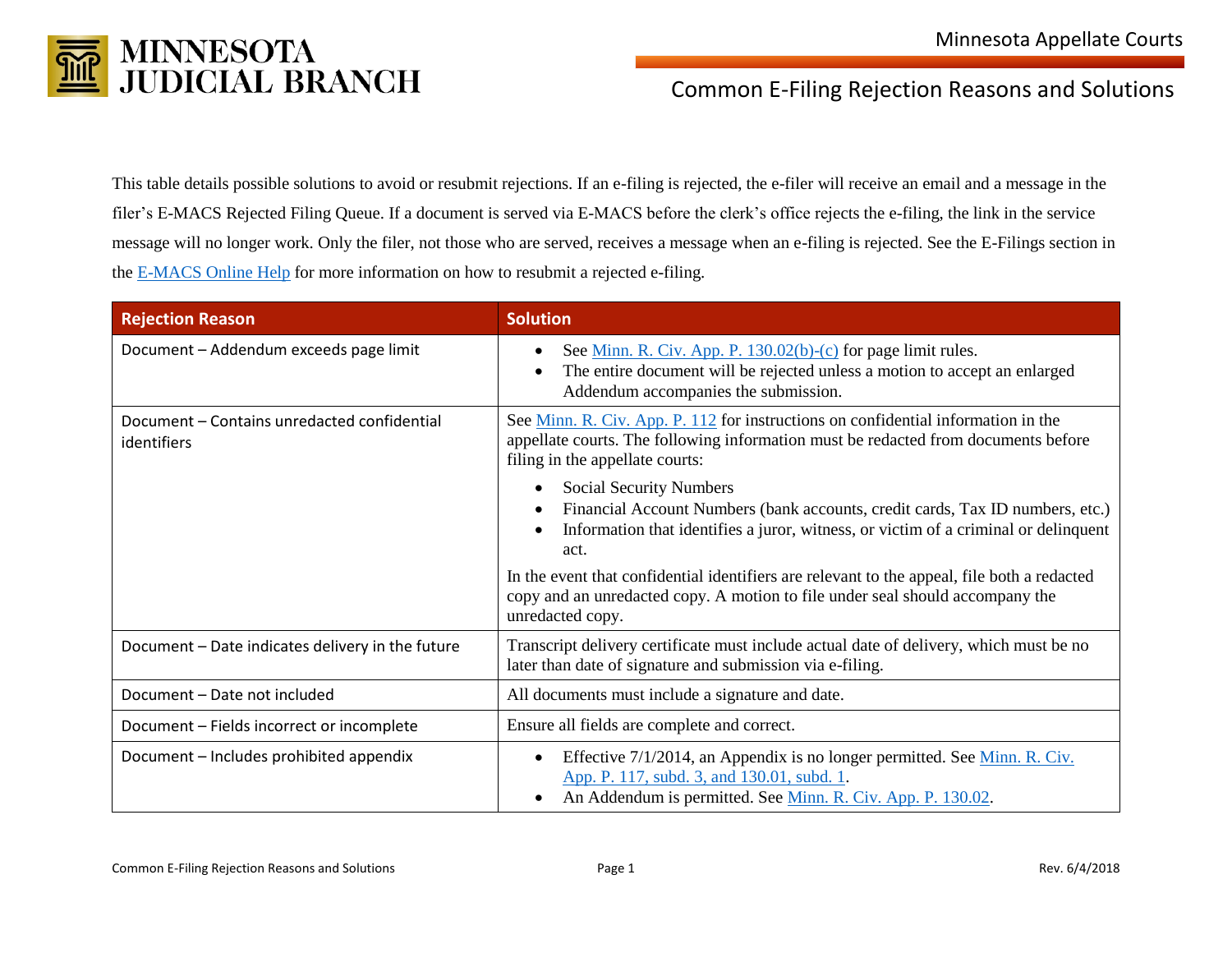

## Common E-Filing Rejection Reasons and Solutions

| <b>Rejection Reason</b>                                  | <b>Solution</b>                                                                                                                                                                                                                                                                                                                                                                   |
|----------------------------------------------------------|-----------------------------------------------------------------------------------------------------------------------------------------------------------------------------------------------------------------------------------------------------------------------------------------------------------------------------------------------------------------------------------|
| Document - Incorrectly combined into single PDF          | With the exception of an agency record, upload each document separately in E-MACS.                                                                                                                                                                                                                                                                                                |
| Document - Pages not all oriented in same direction      | Ensure all pages are oriented in the same direction and none of the pages are upside-<br>down.                                                                                                                                                                                                                                                                                    |
| Document - Signature Doesn't Match E-Filer<br>Account    | For security reasons, the attorney whose e-filing account is used to submit a<br>$\bullet$<br>filing must be the same attorney who signed the filing and accepted<br>responsibility for its contents.<br>Agency Records Manager accounts may be used only to submit the<br>$\bullet$<br>administrative record and cannot be used to submit documents on behalf of an<br>attorney. |
| Document - Signature is illegible or too light           | Please use black ink when signing documents.                                                                                                                                                                                                                                                                                                                                      |
| Document - Signature Missing                             | Add the signature, ensuring the signer matches the e-filer account.                                                                                                                                                                                                                                                                                                               |
| Document - Uploaded into incorrect E-MACS screen         | Upload the Lead Document first.<br>$\bullet$<br>Upload other documents, such as a Decision Appealed, on the correct E-MACS<br>screen.                                                                                                                                                                                                                                             |
| Duplicate - Consolidated Case                            | Separate filings were submitted for consolidated cases.<br>$\bullet$<br>After appellate files have been consolidated, a single e-filing in the lowest file<br>$\bullet$<br>number will automatically be docketed in all consolidated cases.                                                                                                                                       |
| Duplicate - Multiple Document Types Must be<br>Separated | File an initial transcript certificate and a delivery certificate separately in the<br>$\bullet$<br>same case.<br>File multiple transcript requests in the same case as separate filings.<br>$\bullet$<br>Never combine e-filings for separate cases in a single submission.<br>$\bullet$                                                                                         |
| Duplicate - Previously Submitted                         | The exact document has already been filed (e.g., by mail or another e-filer).<br>$\bullet$<br>E-filed documents do not require paper copies. Do not submit paper copies of<br>$\bullet$<br>any e-filed documents, except for briefs. When submitting paper copies of an e-<br>filed brief, note in the cover letter that the brief has been submitted<br>electronically.          |